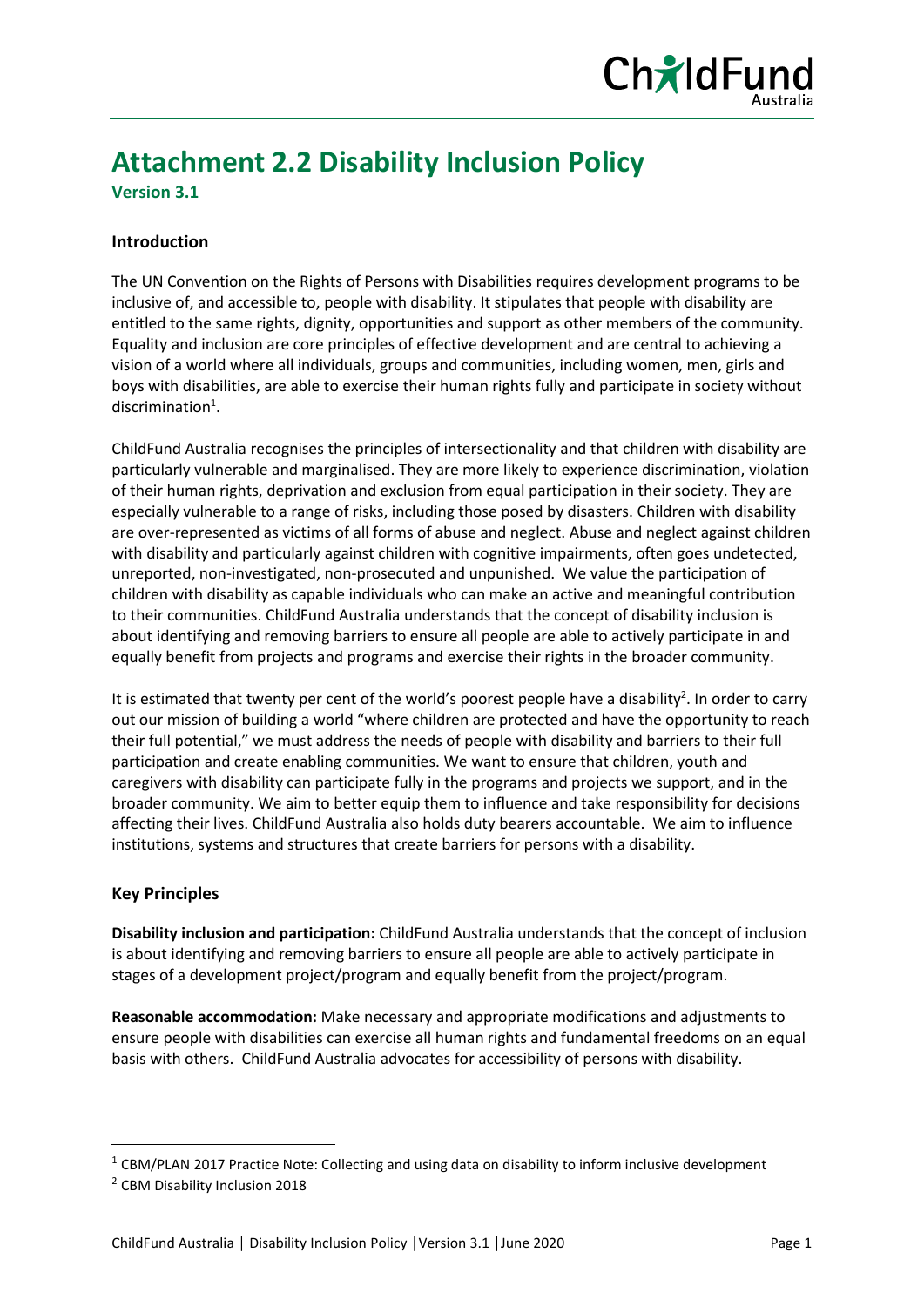**Twin-track approach**: Implement concurrent activities that include disability-specific initiatives targeted at people with disabilities, as well as disability mainstreaming initiatives ensuring that all development programs are inclusive of people with disabilities.

**Awareness**: Many people with disability lack awareness and knowledge of their rights or where to go if they do recognise their rights have been denied. ChildFund Australia will raise awareness of the rights of PWD to people with disability, to ChildFund staff and partners, as well as to all sectors in the community.

**Representation of Disabled Persons Organisations (DPO's):** The slogan of the disability movement is "Nothing about us without us''. This means that people with disabilities need to be represented in all activities and decision-making processes that affect them. DPO's are representative organisations run by and for people with disabilities and provide a way for the voices of people with disabilities to be heard and their perspectives included. DPO's are a critical partner in disability inclusive development.

#### **Policy Statement**

ChildFund Australia programs and projects seek to remove barriers to participation and achieve equal opportunity and equitable outcomes for children, youth and caregivers with disability. We commit to the core principles of reasonable accommodation and twin-track program approaches to ensure people with a disability can exercise all human rights on an equal basis with others. We will engage with Disabled People's Organisations and raise awareness of how the needs and rights of people with disability can be met. We will not support segregated or institutionalised care approaches, which breach human rights.

#### **Policy Commitments**

ChildFund Australia will:

- Ensure that disability inclusion is addressed as a crosscutting issue in all projects: all projects are required to raise awareness of the rights of PWD and address barriers that prevent people with disabilities from participating in and benefiting from projects on an equal basis.
- Incorporate disability assessment (analysis of local context and barriers to full participation) into all situation analyses and consult DPO's in this process.
- Ensure project level risk assessments consider the risks facing PWD, especially children with a disability.
- Encourage and support participation of people with disabilities and/or DPO's in program decision-making structures and processes (e.g. design process, steering committees, evaluation teams, etc.)
- Add a budget line to project budgets and proposals to cover adjustments, reasonable accommodation and/or other specific actions to ensure disability inclusion.
- Ensure program designs and proposals are reviewed/appraised to ensure inclusion has been adequately addressed.
- Use disability inclusive M&E (including data disaggregation and information about barriers to inclusion)<sup>3</sup>.
- Provide staff and partners with regular disability awareness training and up-to-date information on disability-inclusive development practices.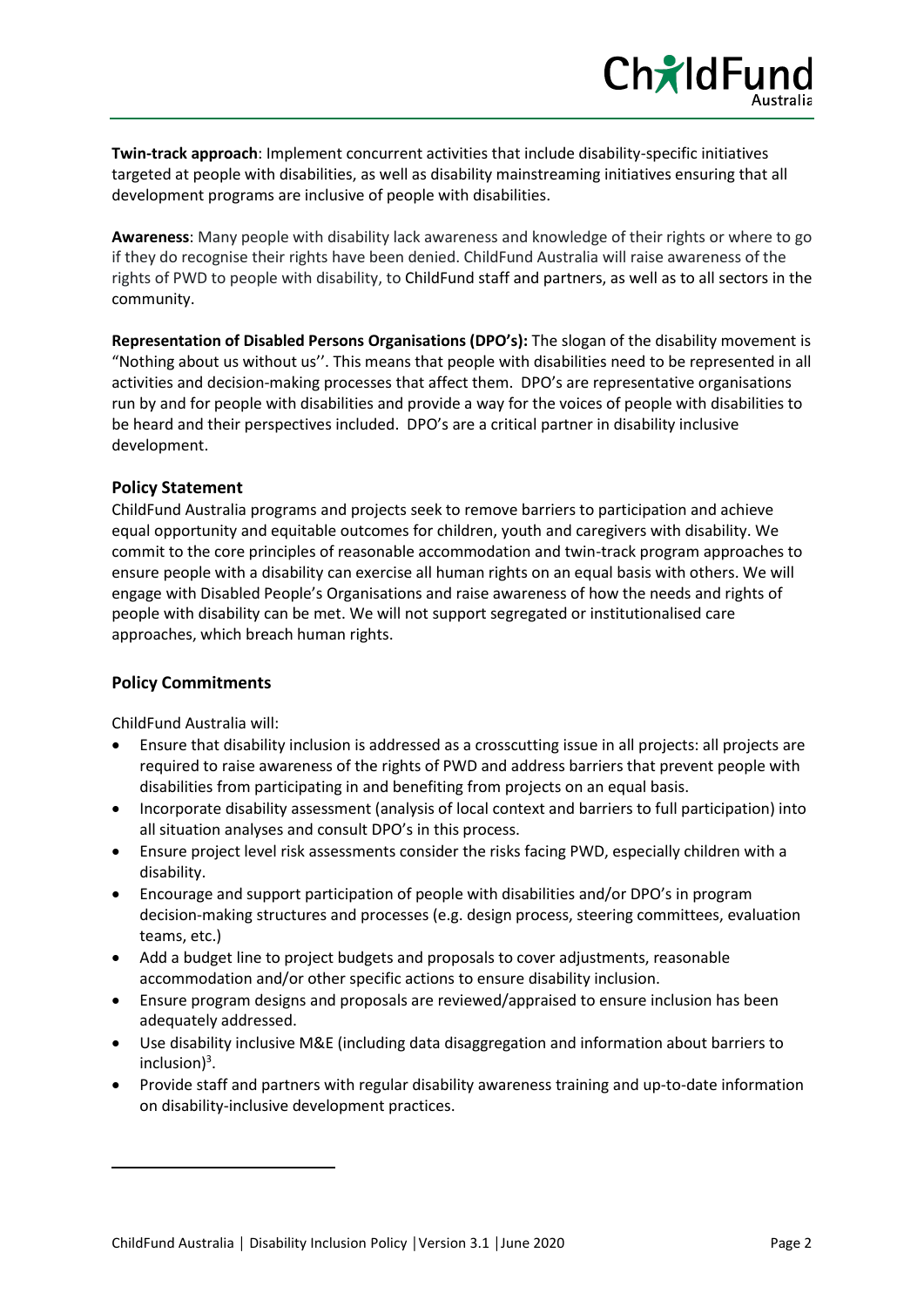

- Establish organisational partnerships with relevant national Disabled Persons Organisations to inform project design and support Disability Inclusion training.
- Strengthen institutional capacity of local governance institutions to recognise the rights of people with a disability and take inclusive approaches to service delivery and policy reforms.
- Ensure that emergency responses recognise and respond to the enhanced vulnerability of people living with disability during disasters.
- Ensure that people with a disability are consulted on the design, implementation and monitoring of ChildFund Australia feedback and complaints mechanisms.
- Undertake periodic assessments of our own and implementing partners disability inclusion practices, at least every 3 years, including the degree to which this policy is being implemented and the ongoing quality of the policy and practices.

#### **Guidance Notes**

Access IPT Disability Inclusion file (Microsoft Teams) for additional resources that support program implementation of this policy.